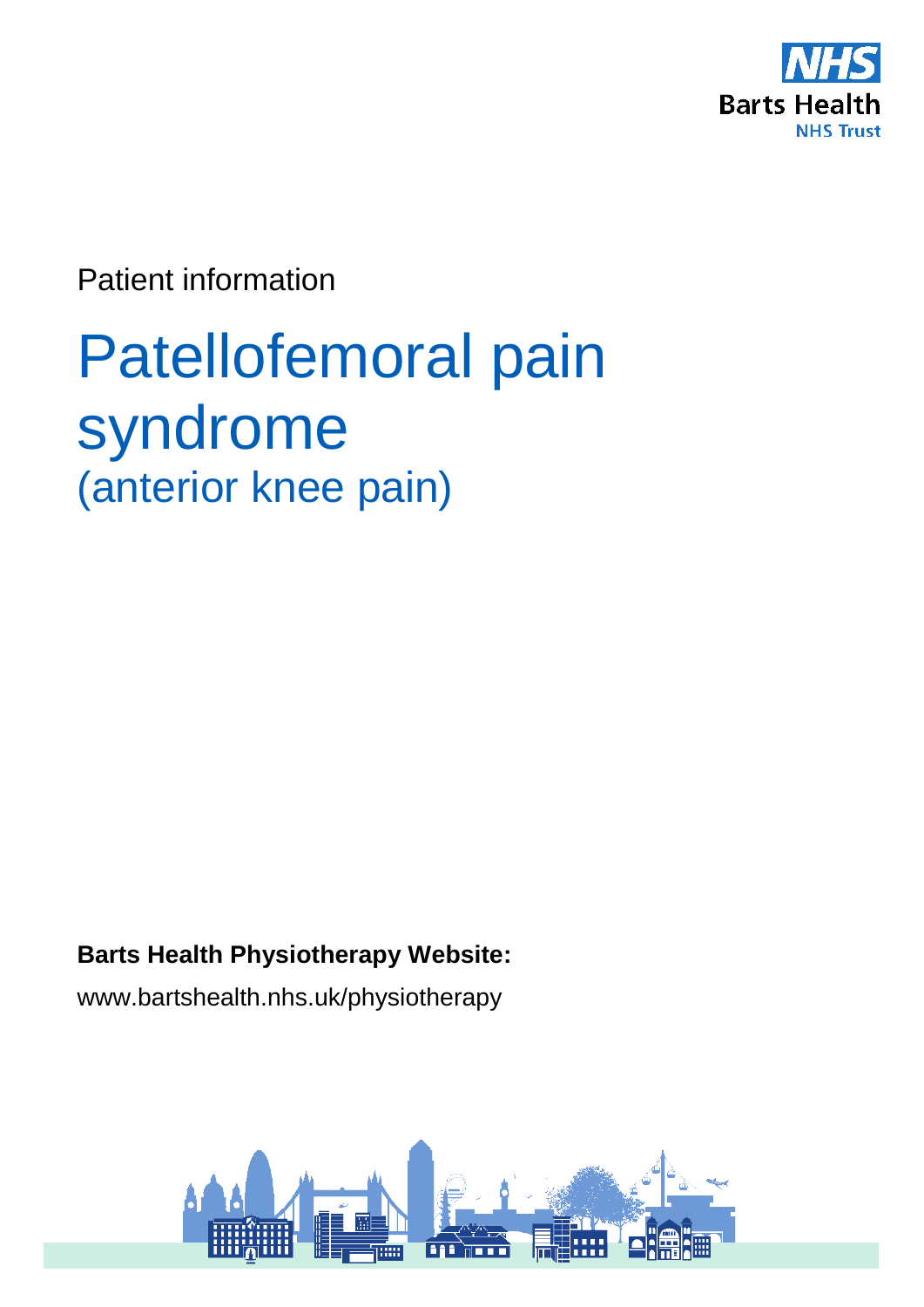

## **What is patellofemoral pain syndrome?**

Patellofemoral pain syndrome is a common condition affecting the front of the knee. Pain is felt underneath the knee cap.

#### **What causes patellofemoral pain syndrome?**

Pain is felt underneath the knee cap (patella) where it rubs on the thigh bone (femur). It is thought that the position of the knee cap and the way it moves (tracks) up and down when the knee bends can cause pain.

The following things may also contribute to this pain:

- Weakness of the hip and thigh muscles
- The position or 'posture' of the foot
- Tight muscles surrounding the knee
- Previous injury or dislocation of the knee cap
- Lots of sitting such as in desk jobs. This can increase the pressure behind the knee cap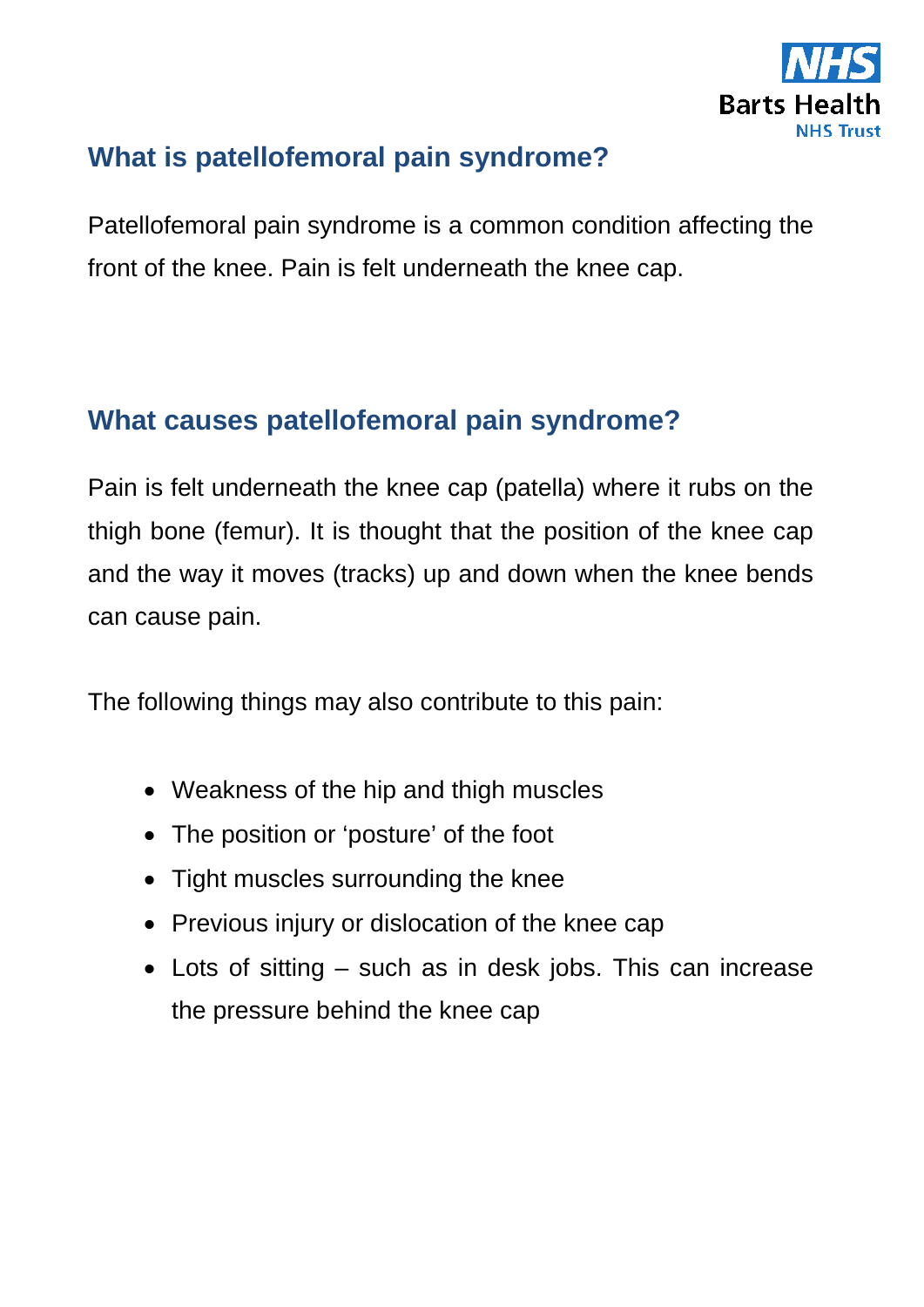## **What are the symptoms?**

- Pain at the front of the knee / underneath the knee cap.
- Pain can also be felt at the back or sides of the knee
- Pain when bending or straightening the knee
- Pain when sitting with the knee bent for long periods.
- Clicking or grinding sounds when you bend or straighten the knee.
- Pain when going up and down stairs or hills, squatting, running or jumping.

# **What can I do to help reduce my pain / symptoms?**

- Wearing well-fitted and supportive shoes such as trainers.
- Simple pain relief such as paracetamol and non-specific antiinflammatories (NSAIDS) may help (e.g. Ibuprofen). Discuss with your pharmacist or GP.
- Think ahead about activities that may increase your symptoms
	- o If you are planning e.g. a walking holiday/a running race, ensure you prepare and train for it gradually to avoid a sudden increases in activity.
	- o If you have a high body weight, healthy eating and steady weight loss may help you reduce your pain.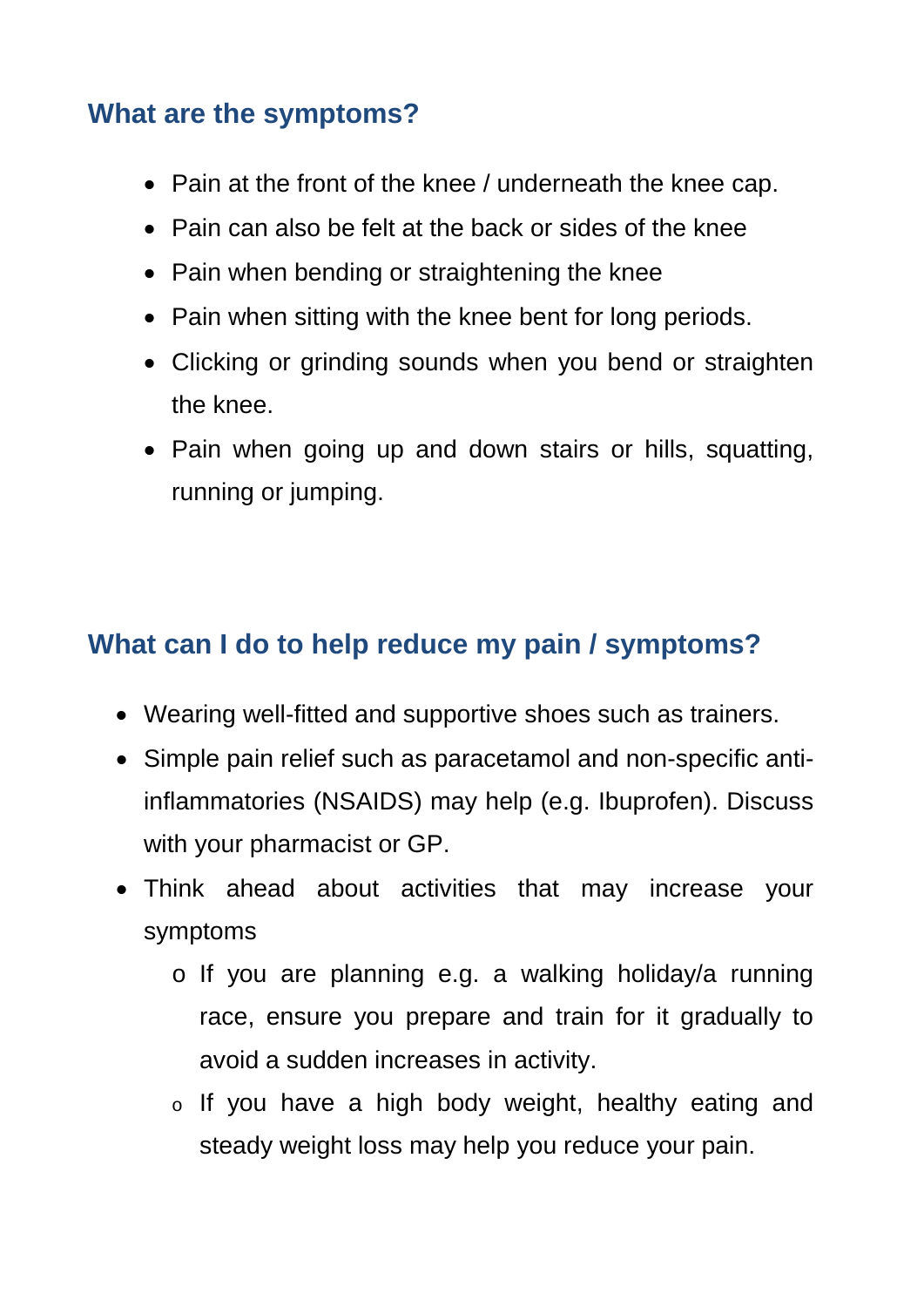- Reduce the amount of any particular movements that increase your pain.
- Exercises to strengthen you thigh and hip muscles (see below section).
- If your pain does not improve with the above, physiotherapy can give you advice about how to manage your condition. Physiotherapy can also teach you more strengthening and stretching exercises that may help.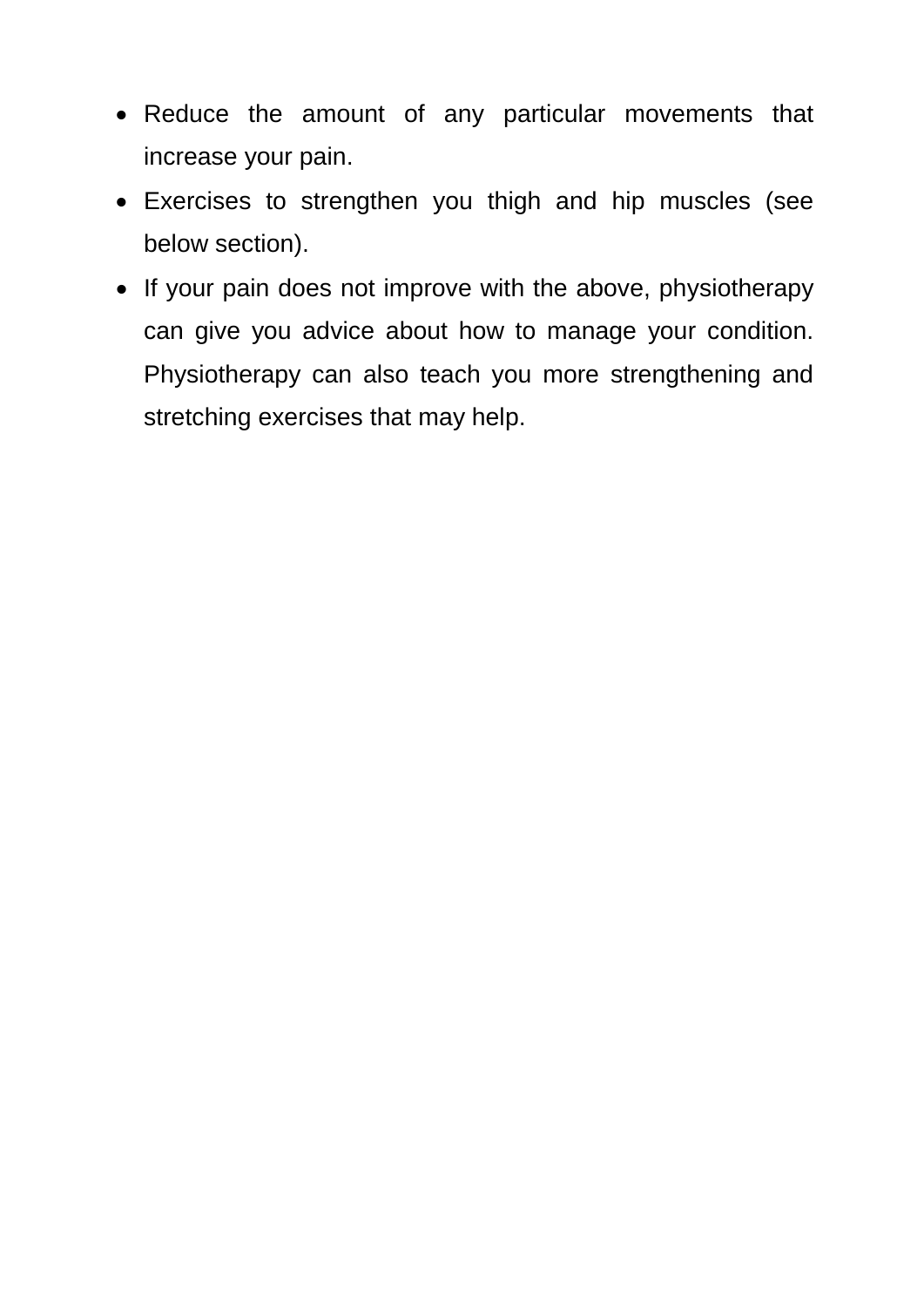## **What exercises can I do to help reduce my**

#### **symptoms?**

Exercises may cause a slight ache or pulling feeling in your muscles. If any of the exercises increase your pain, stop doing them.









- Stand behind a chair or facing a wall with the painful foot behind you.
- Keeping both the heels on the floor and back leg straight, slowly bend the front knee until you feel a stretch in the calf
- Hold 40 seconds. Repeat 4 times a day
- Lying on your back, lift your hips up as shown
- Then lower your hips down slowly returning to starting position.
- Repeat 10 to 20 times.
- If you are able, repeat this process 3 times
- Lying on your side lift up your top leg and hold for 3 seconds.
- Lower it back down
- Repeat 10 to 20 times.
- If you are able, repeat this process 3 times
- Stand in front of a table or chair
- Slowly squat down keeping your back straight and heels on the floor.
- Repeat 10 to 20 times
- If you are able, repeat this process 3 times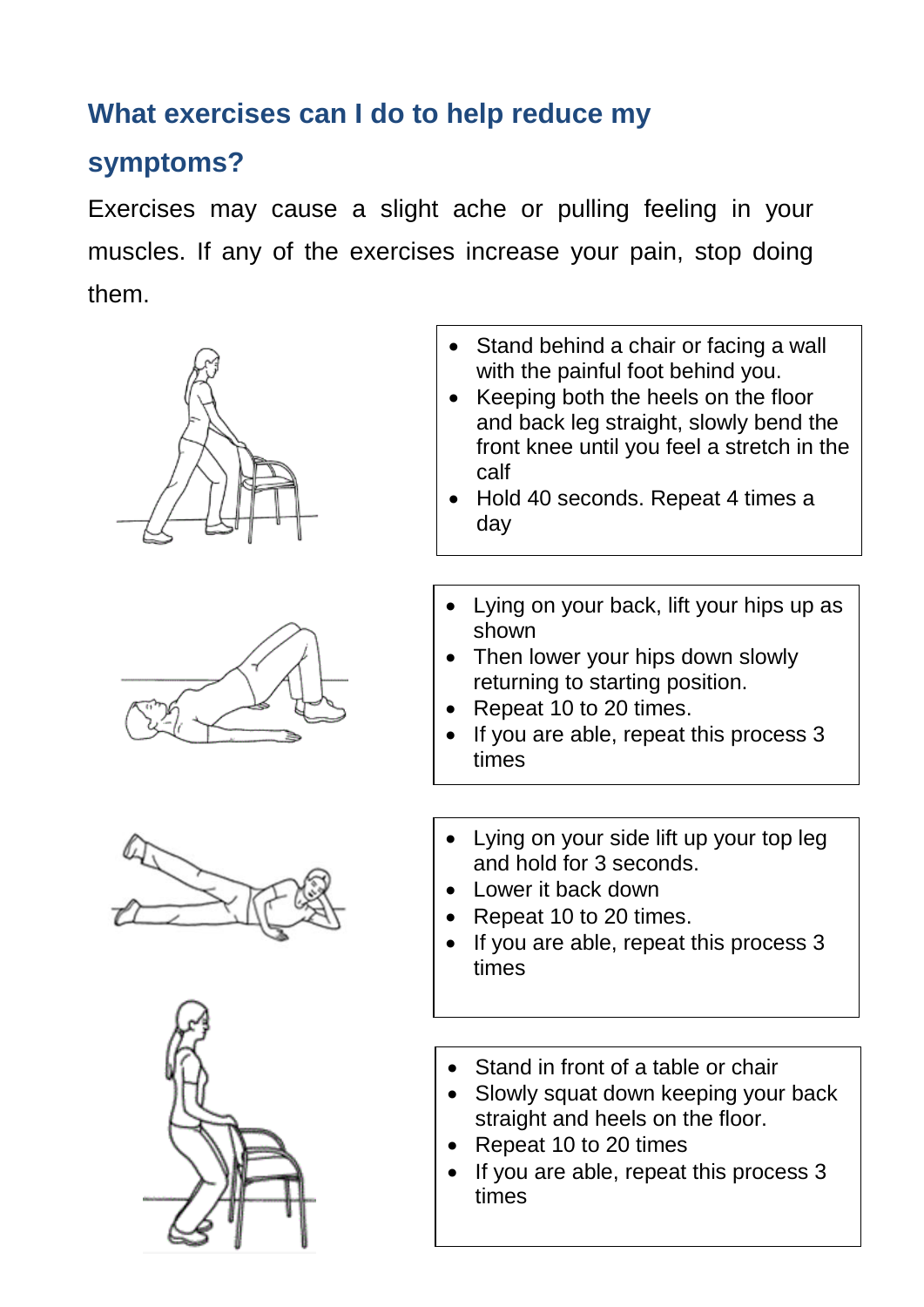## **What if my symptoms do not improve?**

If your pain does not improve with the exercises or your pain and symptoms increase, please see your GP for further information.

## **Where can I get more information?**

- 1. [www.patellofemoral.completesportscare.com.au](http://www.patellofemoral.completesportscare.com.au/)
- 2. [www.physioadvisor.com](http://www.physioadvisor.com/)
- 3. [www.sportsmedicine.com](http://www.sportsmedicine.com/)
- 4. [www.physioroom.com](http://www.physioroom.com/)